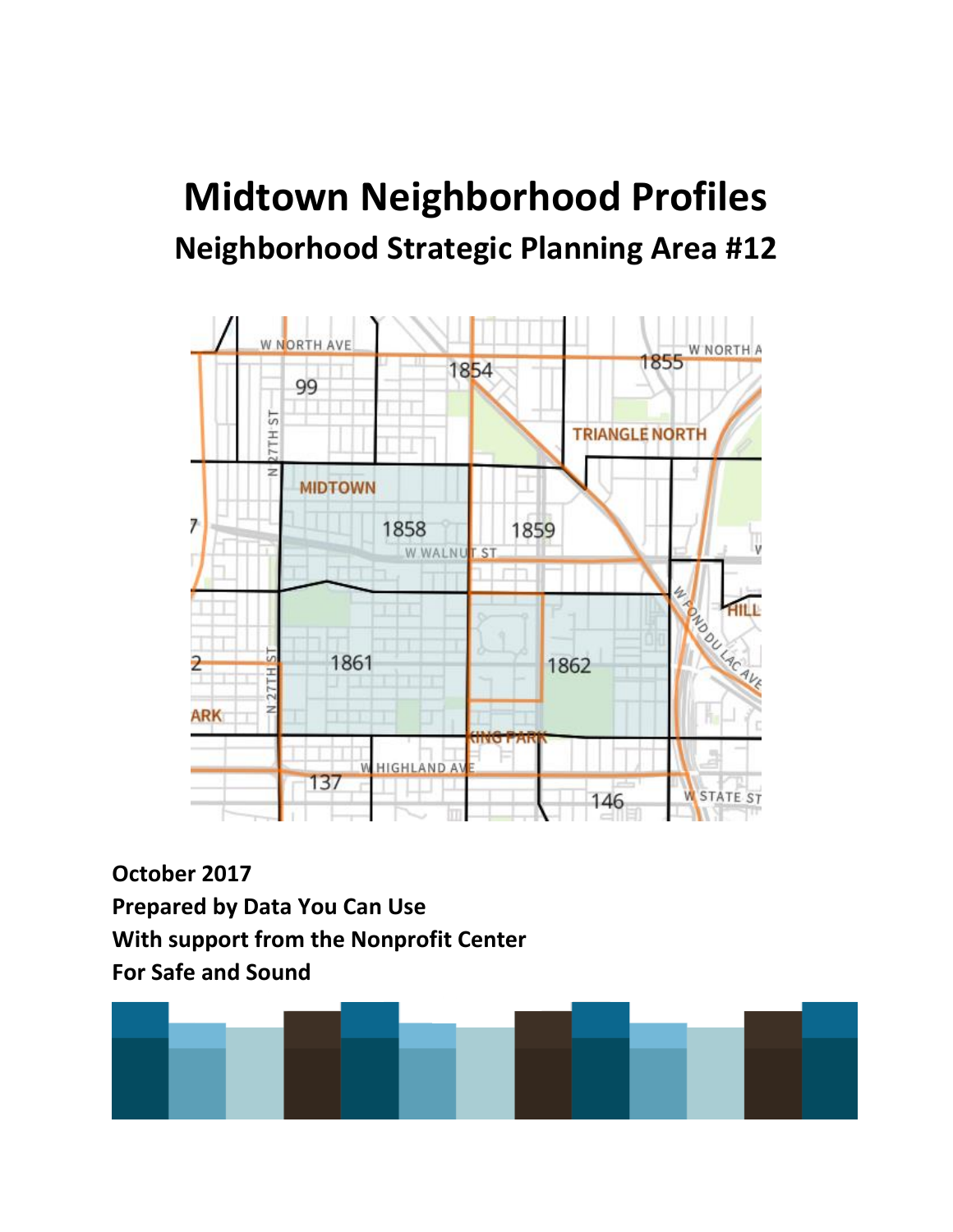**Carrie Koss Vallejo, Cassandra Leopold, and Kathleen Pritchard contributed to this report. Please direct questions or comments about this report to:**

**Carrie Koss Vallejo** Carrie@datayoucanuse.org **(414) 301-1733**

#### **Data source used in this analysis:**

American Community Survey 5 year estimates for 2014 were used in this report. Note that data are based on *estimates* from the American Fact Finder survey. Margins of error are not readily available but can be calculated as needed for this custom geography.

American Fact Finder tables referenced in this report include; B01001, B03002, B08201, B11001, B15001, B17001, B25041, B25063, S2301, S2401, S2504, S2506. [www.Factfinder.census.gov](http://www.factfinder.census.gov/)  Where there is insufficient data it is reported as NA.

#### **Geography used in this analysis:**

Census tracts: 1858, 1861, 1862 were used to define the geographic area for the Midtown neighborhood in this report, after discussions with Safe and Sound staff.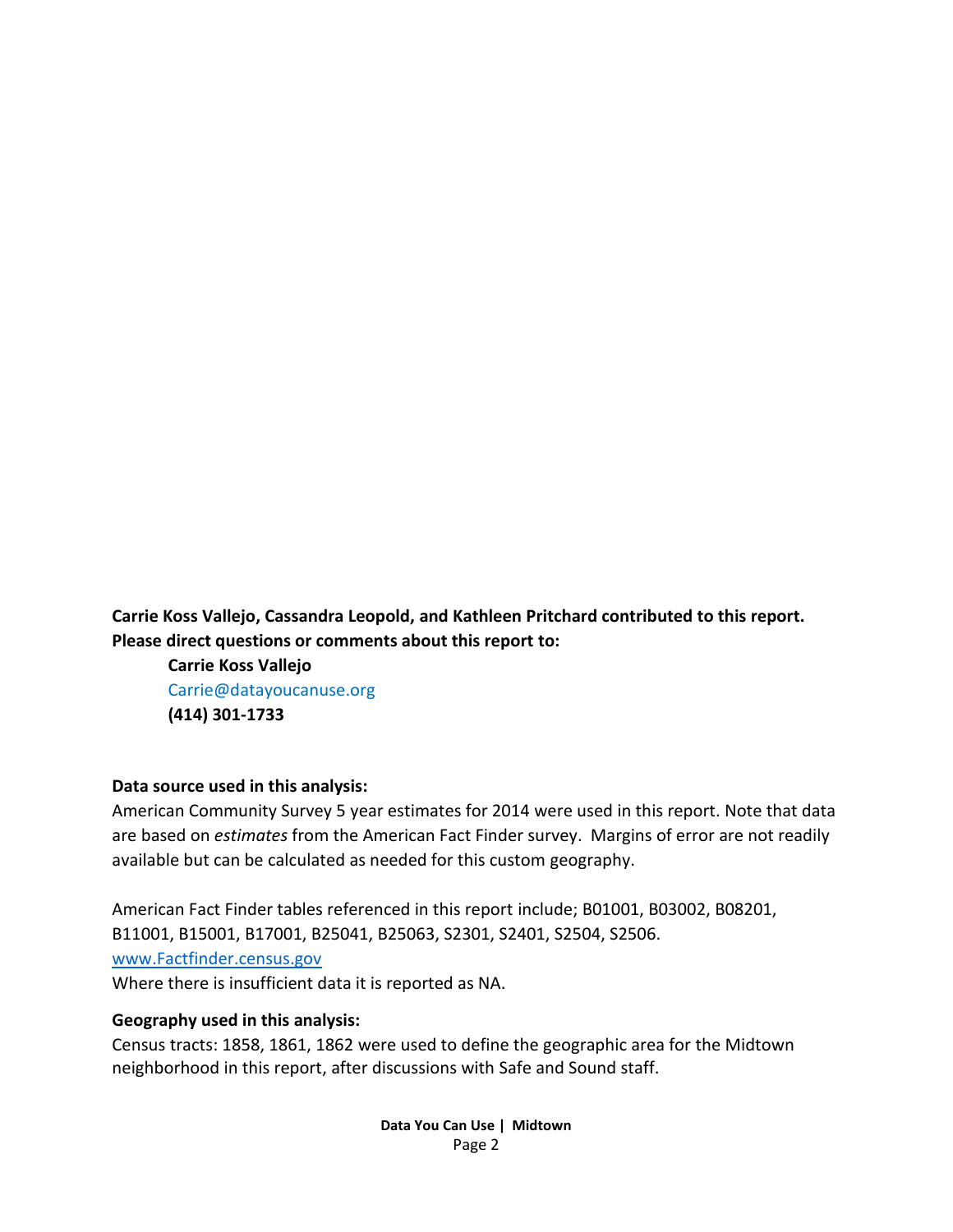# Table of Contents

Selected characteristics for Midtown and the City of Milwaukee

| Table 14: Mortgage Costs for Owner Occupied Housing (with a mortgage)13 |  |
|-------------------------------------------------------------------------|--|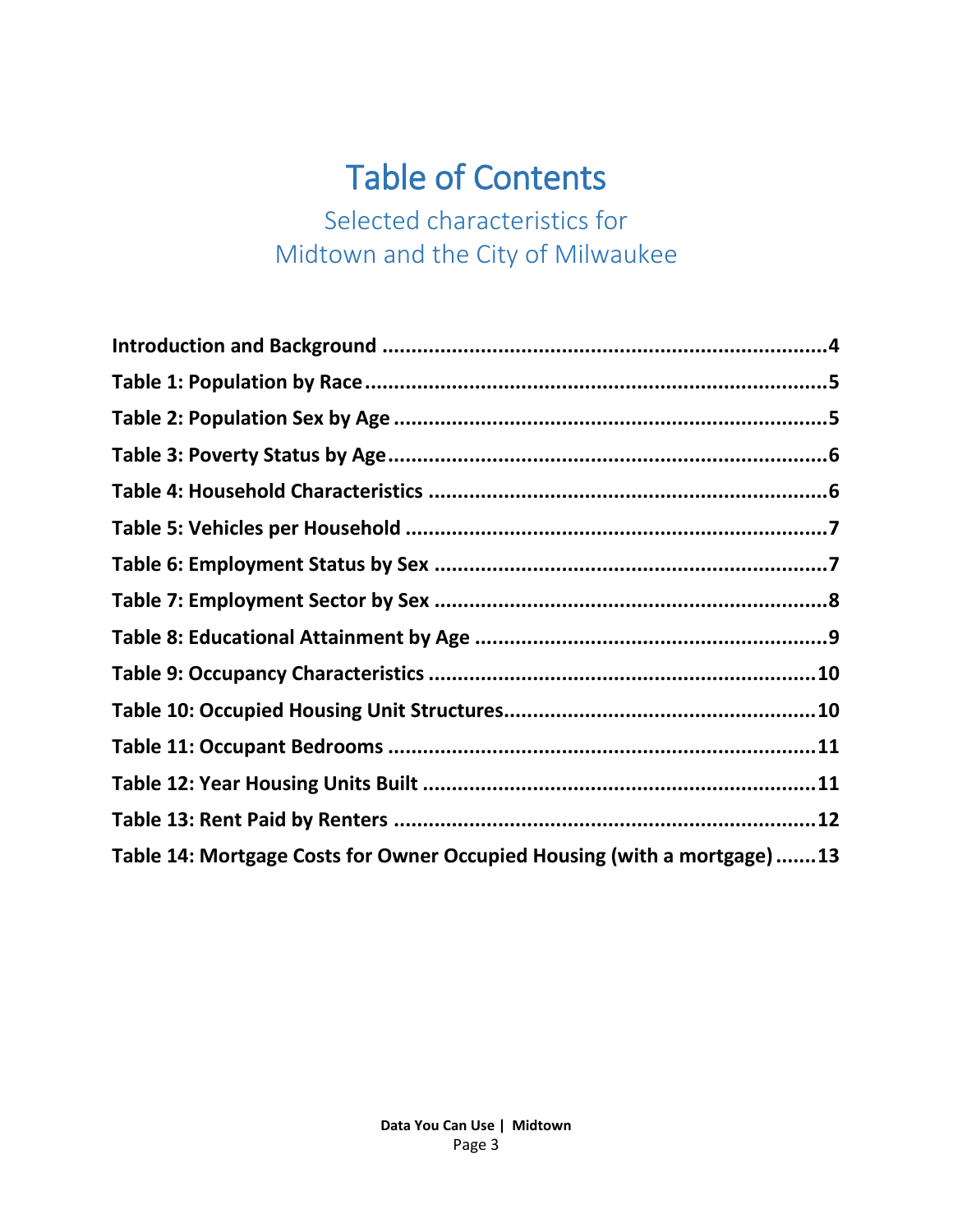#### **Introduction and Background**

This report was prepared by DATA YOU CAN USE, INC, with the support of the Nonprofit Center of Milwaukee.

The framework is based on input and advice from community organizers working in the neighborhoods supported by Milwaukee's Community Development Block Grant (CDBG) program. In partnership with the Nonprofit Center, nine Neighborhood Strategic Planning (NSP) areas participated in the design and development of this template. Partners met to describe the data they wanted – data that would be useful to them in their planning, organizing, and fund development work. They also helped guide the format.

This *is* "data you can use" they concluded. It can be used with their staff, their partners, their funders, their elected officials and the residents of their neighborhoods. It can be used to supplement and support the stories and anecdotes of residents, to build a case for needed resources, and to identify more questions.

The process was replicated by three neighborhoods participating in the Building Neighborhood Capacity Program (BNCP) and subsequently by the neighborhood organizations participating in the Zilber Neighborhood Initiative. In both cases, the neighborhood organizations confirmed the geography, agreed to the core set of indicators and requested additional specialized data. All the completed reports are available on the Data You Can Use [website.](http://datayoucanuse.org/reports-and-presentations/)

This report is among the Neighborhood Profiles completed in 2017 for six additional CDBG Neighborhood Strategic Planning areas.

Plans are underway to expand this effort to additional neighborhoods and to explore how the data can be made interactive. There is also an identified "wish list" for additional data that would help organizers and residents plan their strategies and tell their story. The content and format are better because of the input of the neighborhood organizers and residents who contributed. We welcome your feedback.

Thank you.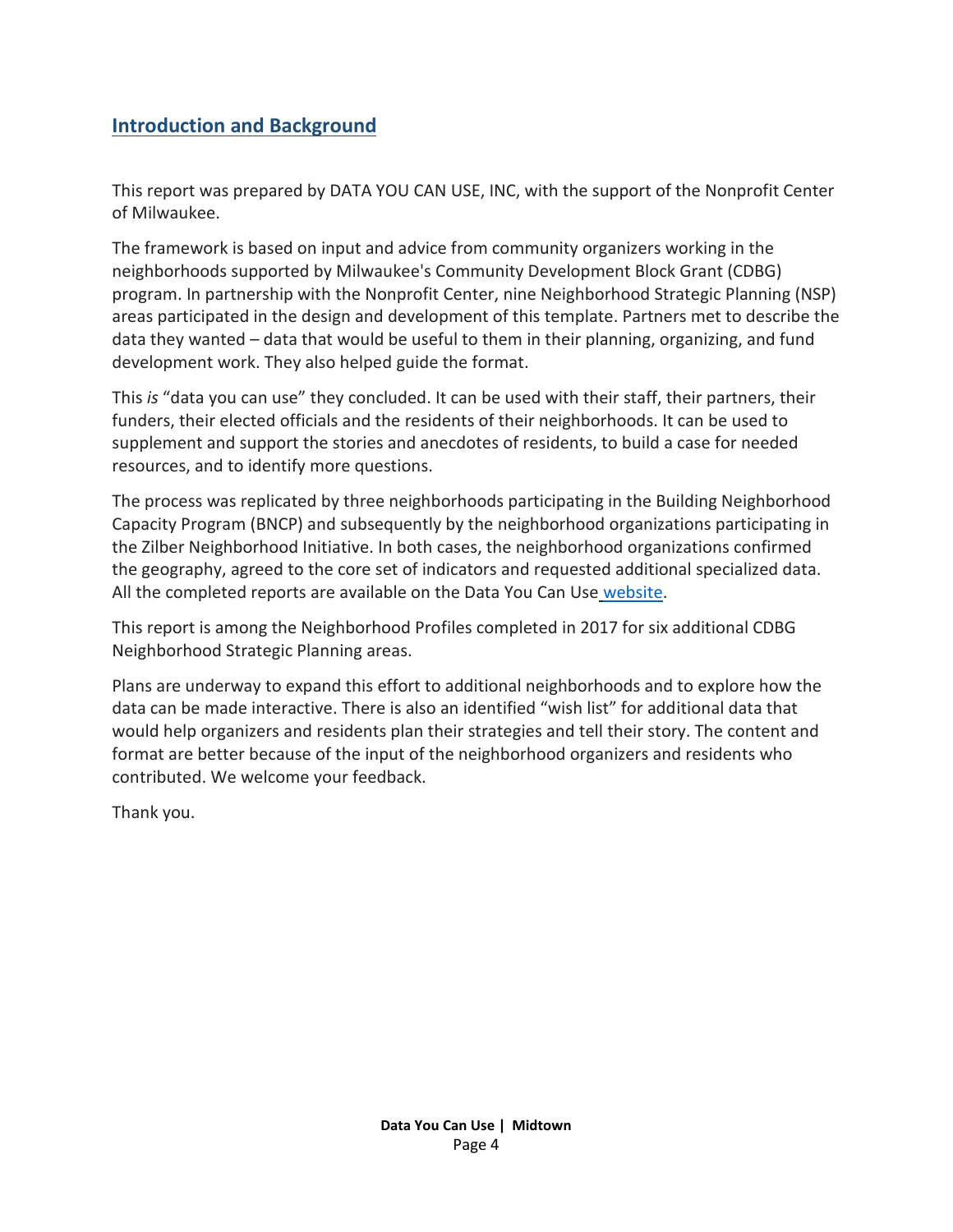## Table 1: Population by Race

#### 75% of Midtown residents are Black compared to 39% citywide.

|                                         | <b>Midtown</b> |              | <b>City of Milwaukee</b> |              |  |
|-----------------------------------------|----------------|--------------|--------------------------|--------------|--|
| <b>Population by Race</b>               | Count          | <b>Share</b> | Count                    | <b>Share</b> |  |
| Population                              | 5,322          |              | 598,078                  | 100.0%       |  |
| <b>White alone</b>                      | 201            | 3.8%         | 218,611                  | 36.6%        |  |
| <b>Black or African American alone</b>  | 3,981          | 74.8%        | 232,196                  | 38.8%        |  |
| American Indian and Alaska Native alone | 163            | 3.1%         | 2,690                    | 0.4%         |  |
| Asian alone                             | 450            | 8.5%         | 21,986                   | 3.7%         |  |
| Some other race                         | 0              | $0.0\%$      | 666                      | 0.1%         |  |
| Two or more races                       | 129            | 2.4%         | 15,665                   | 2.6%         |  |
| <b>Hispanic or Latino</b>               | 398            | 7.5%         | 106,086                  | 17.7%        |  |

*Data Source: 2014 American Community Survey Estimates, US Census Bureau*

### <span id="page-4-0"></span>Table 2: Population Sex by Age

The percentage of children under 5 is significantly higher in Midtown than it is citywide.

|                              | <b>Midtown</b> |              | <b>City of Milwaukee</b> |              |  |
|------------------------------|----------------|--------------|--------------------------|--------------|--|
| <b>Population Sex by Age</b> | Count          | <b>Share</b> | Count                    | <b>Share</b> |  |
| Total:                       | 5,322          |              | 598,078                  |              |  |
| Male:                        | 2,318          | 43.6%        | 287843                   | 48.1%        |  |
| <b>Under 5 years</b>         | 356            | 15.4%        | 24,253                   | 8.4%         |  |
| 5 to 9 years                 | 208            | 9.0%         | 22,920                   | 8.0%         |  |
| 10 to 14 years               | 173            | 7.5%         | 21,362                   | 7.4%         |  |
| 15 to 17 years               | 119            | 5.1%         | 12,572                   | 4.4%         |  |
| 18 to 20 years               | 95             | 4.1%         | 16,978                   | 5.9%         |  |
| 21 to 24 years               | 171            | 7.4%         | 21,211                   | 7.4%         |  |
| 25 to 34 years               | 322            | 13.9%        | 47,754                   | 16.6%        |  |
| 35 to 54 years               | 524            | 22.6%        | 70,186                   | 24.4%        |  |
| 55 to 66 years               | 242            | 10.4%        | 32,103                   | 11.2%        |  |
| 67 years and older           | 108            | 4.7%         | 18,504                   | 6.4%         |  |
|                              |                |              |                          |              |  |
| Female:                      | 3,004          | 56.4%        | 310235                   | 51.9%        |  |
| <b>Under 5 years</b>         | 346            | 11.5%        | 23,503                   | 7.6%         |  |
| 5 to 9 years                 | 284            | 9.5%         | 21,163                   | 6.8%         |  |
| 10 to 14 years               | 185            | 6.2%         | 21,053                   | 6.8%         |  |
| 15 to 17 years               | 111            | 3.7%         | 12,867                   | 4.1%         |  |
| 18 to 20 years               | 192            | 6.4%         | 16,999                   | 5.4%         |  |
| 21 to 24 years               | 196            | 6.5%         | 22,753                   | 7.3%         |  |
| 25 to 34 years               | 513            | 17.1%        | 52,031                   | 16.8%        |  |
| 35 to 54 years               | 730            | 24.3%        | 75,693                   | 24.4%        |  |
| 55 to 66 years               | 261            | 8.7%         | 35,410                   | 11.4%        |  |
| 67 years and older           | 186            | 6.2%         | 28,763                   | 9.3%         |  |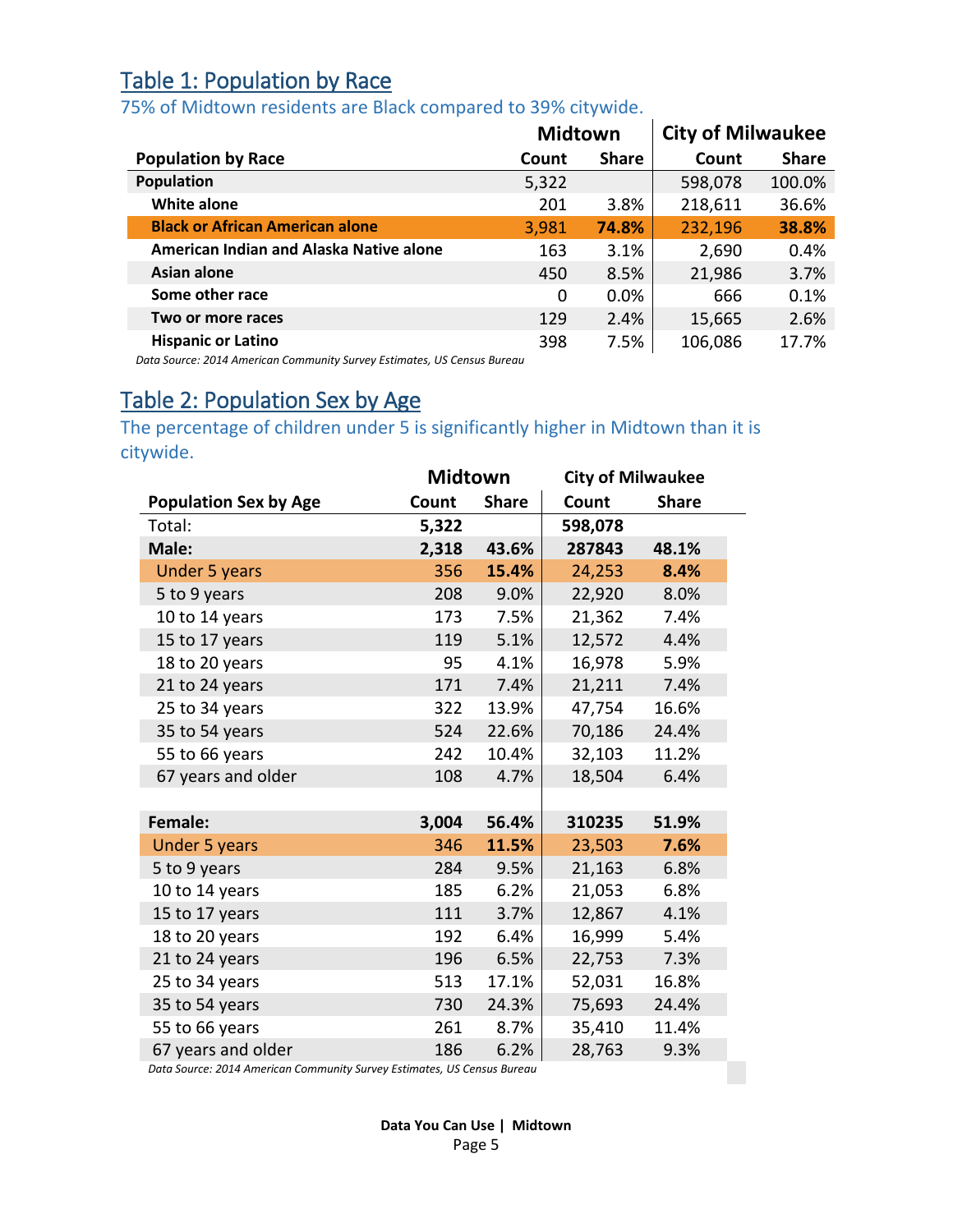### <span id="page-5-0"></span>Table 3: Poverty Status by Age

42% of Midtown residents live below the poverty level compared to 29% citywide.

|                                                                     |       | <b>Midtown</b> | <b>City of Milwaukee</b> |         |  |
|---------------------------------------------------------------------|-------|----------------|--------------------------|---------|--|
| <b>Residents Living Below Poverty</b>                               | Count | Percent        | Count                    | Percent |  |
| Total residents:                                                    | 5,200 |                | 581,847                  | 100.0%  |  |
| Residents with income in the past<br>12 months below poverty level: | 2,180 | 41.9%          | 170,943                  | 29.4%   |  |
| Under 5 years                                                       | 505   | 23.2%          | 21,527                   | 12.6%   |  |
| 5 to 11 years                                                       | 310   | 14.2%          | 26,898                   | 15.7%   |  |
| 12 to 14 years                                                      | 119   | 5.5%           | 10,157                   | 5.9%    |  |
| 15 to 17 years                                                      | 109   | 5.0%           | 9,323                    | 5.4%    |  |
| 18 to 24 years                                                      | 216   | 9.9%           | 28,399                   | 16.6%   |  |
| 25 to 34 years                                                      | 363   | 16.7%          | 24,038                   | 14.1%   |  |
| 35 to 44 years                                                      | 148   | 6.8%           | 16,830                   | 9.8%    |  |
| 45 to 54 years                                                      | 217   | 10.0%          | 15,408                   | 9.0%    |  |
| 55 to 64 years                                                      | 140   | 6.4%           | 11,094                   | 6.5%    |  |
| 65 to 74 years                                                      | 29    | 1,3%           | 3,879                    | 2.3%    |  |
| 75 years and over                                                   | 24    | 1.1%           | 3,390                    | 2.0%    |  |

*Data Source: 2014 American Community Survey Estimates, US Census Bureau*

### <span id="page-5-1"></span>Table 4: Household Characteristics

The percentage of households headed by single females in Midtown (33%) is higher than the city rate of 22%. **Midtown City of Milwaukee**

|                              |              | Midtown      | <b>City of Milwaukee</b> |         |
|------------------------------|--------------|--------------|--------------------------|---------|
| <b>Population Households</b> |              | <b>Units</b> | <b>Units</b>             |         |
| Total:                       |              | 1,728        | 230,181                  |         |
| Family households:           |              | 1,127        | 129,516                  |         |
| Married-couple family        |              | 417          | 64,282                   |         |
| Other family:                |              | 710          | 65,234                   |         |
| Male householder, no wife    |              |              | 14,118                   |         |
| present                      |              | 146          |                          |         |
| Female householder, no       |              |              | 51,116                   |         |
| husband present              |              | 564          |                          |         |
| Nonfamily households:        |              | 601          | 100,665                  |         |
| Householder living alone     |              | 546          | 80,465                   |         |
| Householder not living alone |              | 55           | 20,200                   |         |
|                              |              |              |                          |         |
| <b>Households by Sex</b>     | <b>Units</b> | <b>Units</b> | <b>Units</b>             | Percent |
| Male householder             | 146          | 8.4%         | 14,118                   | 6.1%    |
| Female householder           | 564          | 32.6%        | 51,116                   | 22.2%   |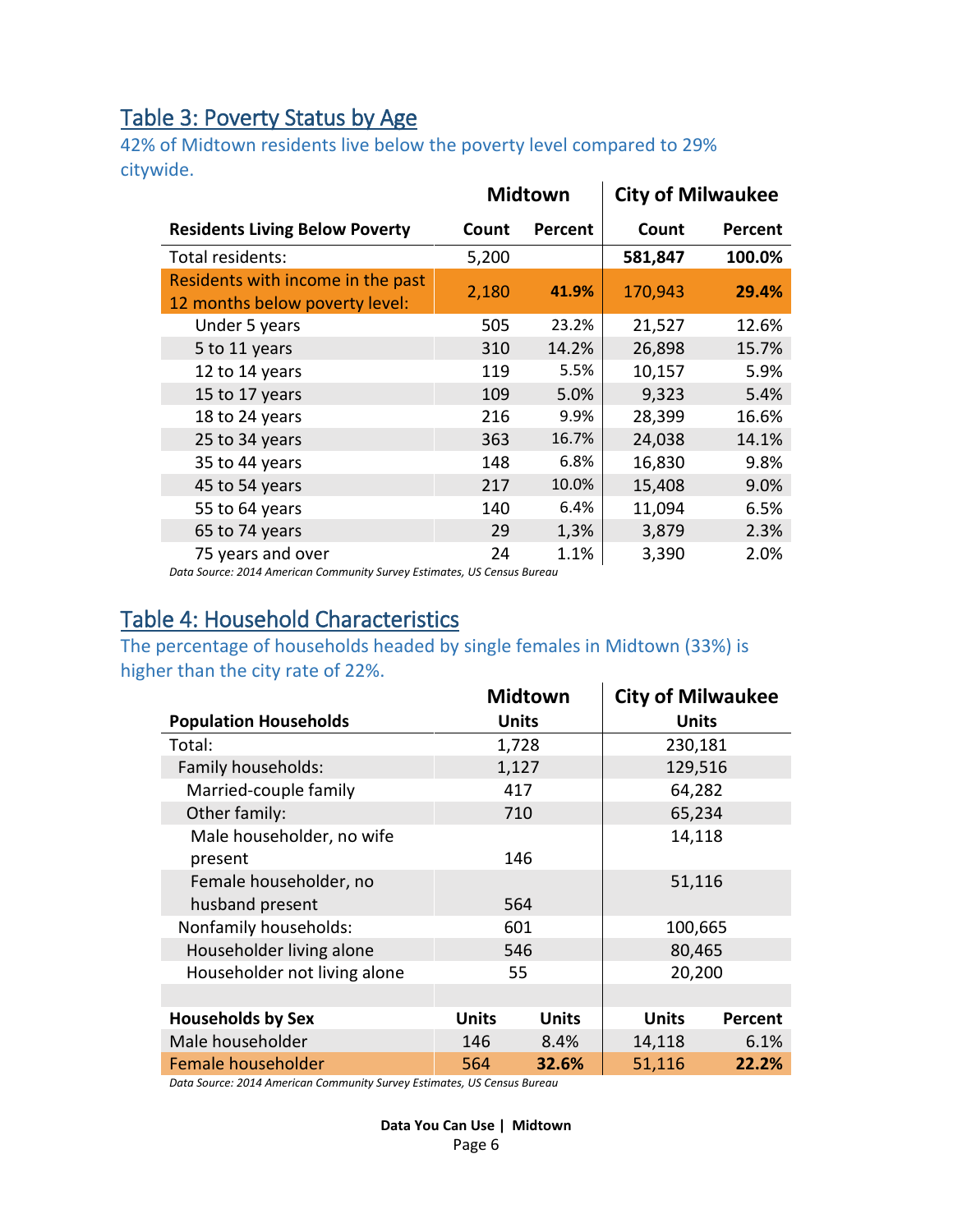#### <span id="page-6-0"></span>Table 5: Vehicles per Household

More than a third (36%) of Midtown households have no vehicle available compared to 18% of households citywide.

| <b>Units</b> | Percent | <b>Units</b>   | Percent                  |
|--------------|---------|----------------|--------------------------|
| 1,728        | 100.0%  | 230,181        | 100.0%                   |
| 615          | 35.6%   | 42,428         | 18.4%                    |
| 653          | 37.8%   | 104,003        | 45.2%                    |
| 302          | 17.5%   | 64,654         | 28.1%                    |
| 90           | 5.2%    | 14,780         | 6.4%                     |
| 68           | 3.9%    | 4,316          | 1.9%                     |
|              |         | <b>Midtown</b> | <b>City of Milwaukee</b> |

*Data Source: 2014 American Community Survey Estimates, US Census Bureau*

### <span id="page-6-1"></span>Table 6: Employment Status by Sex

More than half (56%) of the working age population in Midtown are not working, compared with 36% citywide.

|                          | <b>Midtown</b> |                             |                          |         |                       | <b>City of Milwaukee</b><br><b>Not</b> |                             |                             |        |                       |
|--------------------------|----------------|-----------------------------|--------------------------|---------|-----------------------|----------------------------------------|-----------------------------|-----------------------------|--------|-----------------------|
|                          | <b>Total</b>   | <b>In</b><br>labor<br>force | Not in<br>labor<br>force | $UnR^*$ | <b>Not</b><br>working | Total                                  | <b>In</b><br>labor<br>force | <b>in</b><br>labor<br>force | $UnR*$ | <b>Not</b><br>working |
| Age 20 to<br>64 years    | 3.035          | 71.1%                       | 28.9%                    | 26.7%   | 55.6%                 | 360,980                                | 76.1%                       | 23.9%                       | 12.4%  | 36.3%                 |
| <b>SEX</b>               |                |                             |                          |         |                       |                                        |                             |                             |        |                       |
| Male                     | 1,284          | 65.9%                       | 34.1%                    | 28.8%   | 62.9%                 | 173,389                                | 78.0%                       | 22.0%                       | 13.8%  | 35.8%                 |
| Female                   | 1,751          | 75.0%                       | 25.0%                    | 25.5%   | 50.6%                 | 187,591                                | 74.3%                       | 25.7%                       | 11.0%  | 36.7%                 |
| With kids<br>under 6 yrs | 436            | 73.4%                       | 26.6%                    | 41.0%   | 67.6%                 | 32,570                                 | 75.6%                       | 24.4%                       | 17.3%  | 41.7%                 |

*Data Source: 2014 American Community Survey Estimates, US Census Bureau*

\*UnR stands for "Unemployment Rate," or percentage of the labor force that is unemployed and actively seeking employment.

Not working is the percentage of people who are not in the labor force, combined with those who are unemployed.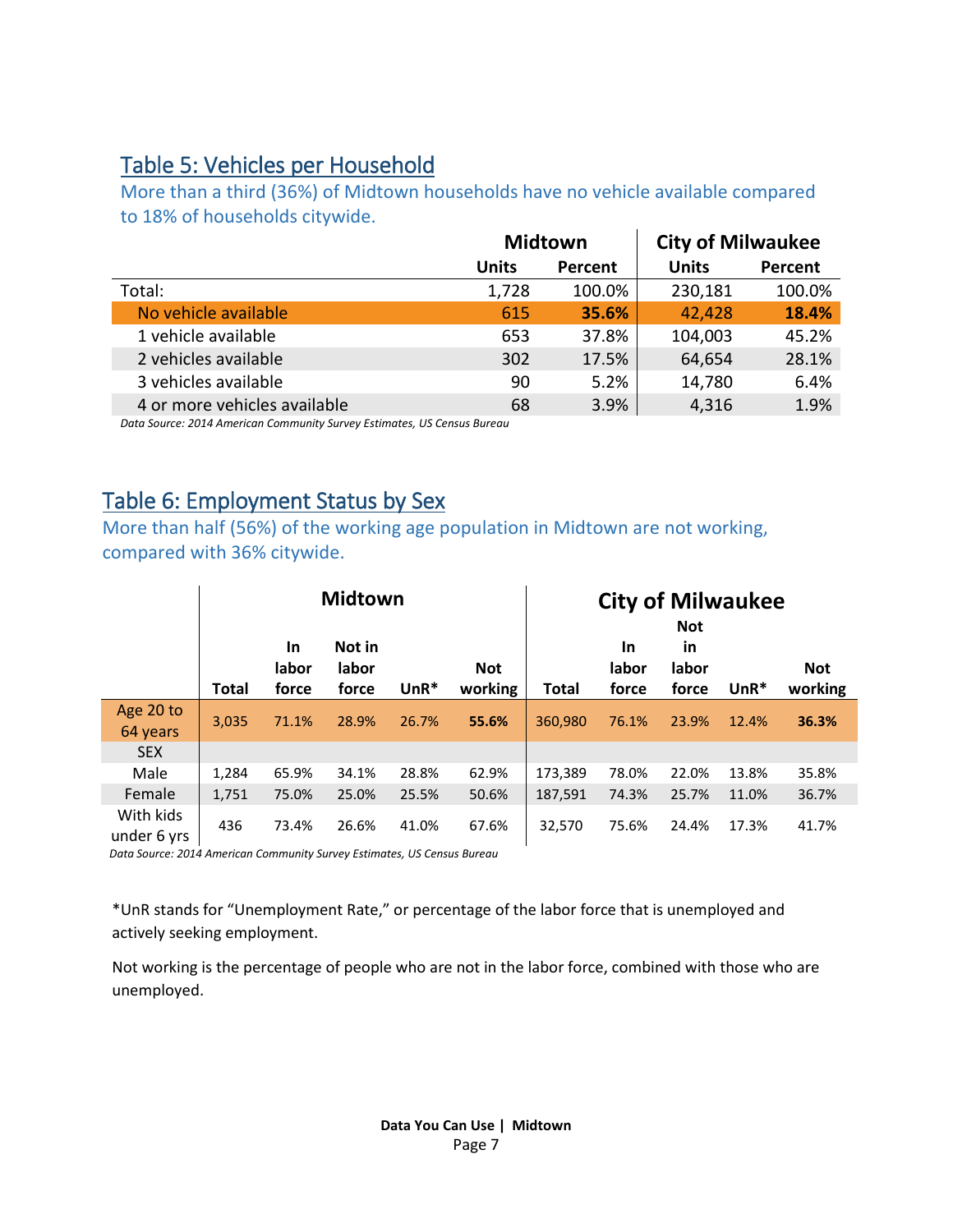## Table 7: Employment Sector by Sex

Estimated median earnings in Midtown are slightly higher than the City; \$28,494 compared to \$27,285.

<span id="page-7-0"></span>

|                                                                        | <b>Midtown</b> |                     |        |        |                    | <b>City of Milwaukee</b> |                     |       |        |                    |
|------------------------------------------------------------------------|----------------|---------------------|--------|--------|--------------------|--------------------------|---------------------|-------|--------|--------------------|
| <b>Employed Population</b><br>by Occupation                            | Total          | Percent<br>Employed | Male   | Female | Median<br>earnings | Total                    | Percent<br>Employed | Male  | Female | Median<br>earnings |
| Civilian employed:<br>population 16 years<br>and over                  | 1,667          | 100.0%              | 38.8%  | 61.2%  | \$28,494           | 257,610                  | 100.0%              | 48.3% | 51.7%  | \$27,285           |
| Management,<br>business, science,<br>and arts occupations:             | 477            | 28.6%               | 29.3%  | 70.7%  | \$43,719           | 77,758                   | 30.2%               | 41.8% | 58.2%  | \$44,288           |
| Service occupations:                                                   | 465            | 27.9%               | 34.8%  | 65.2%  | \$27,325           | 62,232                   | 24.1%               | 41.1% | 58.9%  | \$17,061           |
| Sales and office<br>occupations:                                       | 288            | 17.3%               | 24.3%  | 75.7%  | \$24,713           | 59,235                   | 23.0%               | 33.9% | 66.1%  | \$25,144           |
| Natural resources,<br>construction, and<br>maintenance<br>occupations: | 54             | 3.2%                | 100.0% | 0.0%   | <b>NA</b>          | 14,357                   | 5.6%                | 93.7% | 6.3%   | \$31,440           |
| Production,<br>transportation, and<br>material moving<br>occupations:  | 383            | 23.0%               | 57.7%  | 42.3%  | \$28,262           | 44,028                   | 17.1%               | 74.4% | 25.6%  | \$26,075           |

*Data Source: 2014 American Community Survey Estimates, US Census Bureau*

NA = Data not available.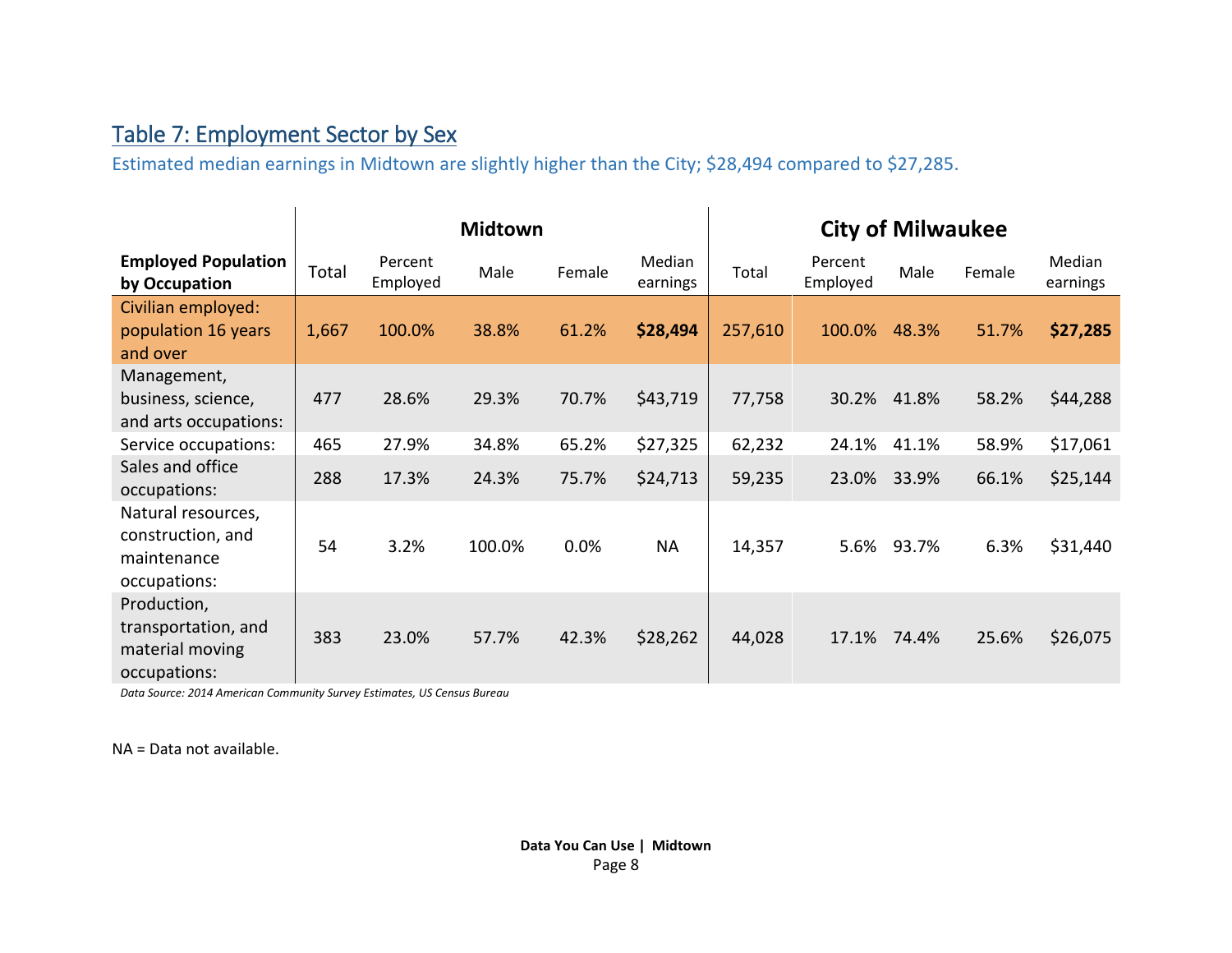# <span id="page-8-0"></span>Table 8: Educational Attainment by Age

The percentage of the population that has not earned a high school diploma is higher in Midtown than the City of Milwaukee for all age groups.

|                                                                                                        |                |         |                  | City of |
|--------------------------------------------------------------------------------------------------------|----------------|---------|------------------|---------|
|                                                                                                        | <b>Midtown</b> |         | <b>Milwaukee</b> |         |
|                                                                                                        | Count          | Percent | Count            | Percent |
| Total:                                                                                                 | 3,540          |         | 438,385          |         |
| 18 to 24 years:                                                                                        | 654            |         | 77,941           |         |
| Less than high school diploma                                                                          | 184            | 28.1%   | 13,232           | 17.0%   |
| High school graduate (includes equivalency)                                                            | 244            | 37.3%   | 21,041           | 27.0%   |
| Some college, no bachelor's degree                                                                     | 219            | 33.5%   | 36,580           | 46.9%   |
| Bachelor's degree or higher                                                                            | 7              | 1.1%    | 7,088            | 9.1%    |
|                                                                                                        |                |         |                  |         |
| 25 to 34 years:                                                                                        | 835            |         | 99,785           |         |
| Less than high school diploma                                                                          | 221            | 26.5%   | 13,783           | 13.8%   |
| High school graduate (includes equivalency)                                                            | 245            | 29.3%   | 24,797           | 24.9%   |
| Some college, no bachelor's degree                                                                     | 299            | 35.8%   | 31,596           | 31.7%   |
| Bachelor's degree or higher                                                                            | 93             | 11.1%   | 29,609           | 29.7%   |
|                                                                                                        |                |         |                  |         |
| 35 to 64 years:                                                                                        | 1,699          |         | 205,374          |         |
| Less than high school diploma                                                                          | 407            | 24.0%   | 37,092           | 18.1%   |
| High school graduate (includes equivalency)                                                            | 544            | 32.0%   | 63,941           | 31.1%   |
| Some college, no bachelor's degree                                                                     | 536            | 31.5%   | 61,073           | 29.7%   |
| Bachelor's degree or higher                                                                            | 212            | 12.5%   | 43,268           | 21.1%   |
|                                                                                                        |                |         |                  |         |
| 65 years and over:                                                                                     | 352            |         | 55,285           |         |
| Less than high school diploma                                                                          | 95             | 27.0%   | 14,819           | 26.8%   |
| High school graduate (includes equivalency)                                                            | 162            | 46.0%   | 20,177           | 36.5%   |
| Some college, no bachelor's degree                                                                     | 161            | 45.7%   | 11,146           | 20.2%   |
| Bachelor's degree or higher<br>Data Source: 2014 American Community Survey Estimates, US Census Bureau | 65             | 18.5%   | 9,143            | 16.5%   |
|                                                                                                        |                |         |                  |         |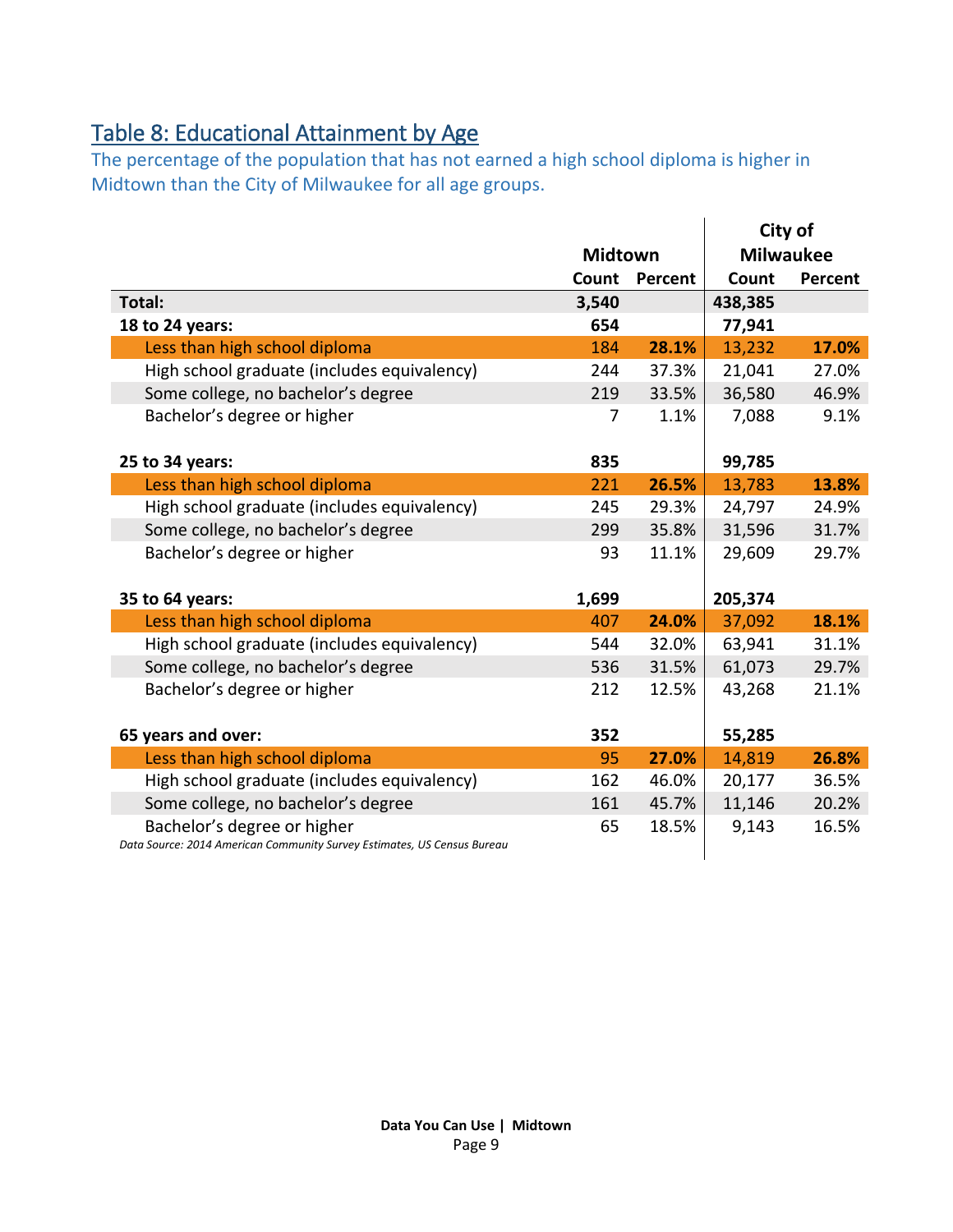### <span id="page-9-0"></span>Table 9: Occupancy Characteristics

**Midtown City of Milwaukee Housing Status Units Percent Units Percent Total housing units** 2014 **257,965** Vacant Units 286 **14.2%** 27,784 **10.8%** Owner and renter 1728 85.8% 230,181 89.2% Owner occupied 672 38.9% 99,034 43.0% Renter occupied 1056 61.1% 131,147 57.0%

Housing vacancy is slightly higher in Midtown (14%) than in the City of Milwaukee 11%.

*Data Source: 2014 American Community Survey Estimates, US Census Bureau*

#### <span id="page-9-1"></span>Table 10: Occupied Housing Unit Structures

The majority of occupied housing units in Midtown (51%) are single, detached units, higher than the city rate of 42%.  $\overline{1}$ 

|                    |              | <b>Midtown</b> |              | <b>City of Milwaukee</b> |                 |              |  |
|--------------------|--------------|----------------|--------------|--------------------------|-----------------|--------------|--|
|                    | <b>Total</b> | <b>OO</b>      | Rented       | <b>Total</b>             | <b>OO Units</b> | Rented       |  |
|                    | <b>Units</b> | <b>Units</b>   | <b>Units</b> | <b>Units</b>             |                 | <b>Units</b> |  |
| Occupied units     | 1728         | 672            | 1056         |                          | 99,034          | 131,147      |  |
|                    |              | (38.9%)        | (61.1%)      | 230,181                  | $(43.0\%)$      | (57.0%)      |  |
| UNITS IN STRUCTURE |              |                |              |                          |                 |              |  |
| 1, detached        | 51.2%        | 86.6%          | 28.7%        | 42.1%                    | 76.6%           | 16.0%        |  |
| 1, attached        | 5.0%         | 4.0%           | 5.6%         | 6.8%                     | 5.6%            | 7.7%         |  |
| 2 apartments       | 17.8%        | 8.2%           | 24.0%        | 19.3%                    | 10.8%           | 25.8%        |  |
| 3 or 4 apartments  | 6.9%         | 0.6%           | 10.9%        | 7.3%                     | 1.1%            | 12.0%        |  |
| 5 to 9 apartments  | 7.4%         | 0.6%           | 11.7%        | 5.9%                     | 0.8%            | 9.7%         |  |
| 10 or more         |              |                |              | 18.3%                    | 4.5%            | 28.6%        |  |
| apartments         | 11.7%        | 0.0%           | 19.1%        |                          |                 |              |  |
| Mobile home/other  | 0.0%         | 0.0%           | 0.0%         | 0.4%                     | 0.6%            | 0.2%         |  |

*Data Source: 2014 American Community Survey Estimates, US Census Bureau*

OO= Owner Occupied.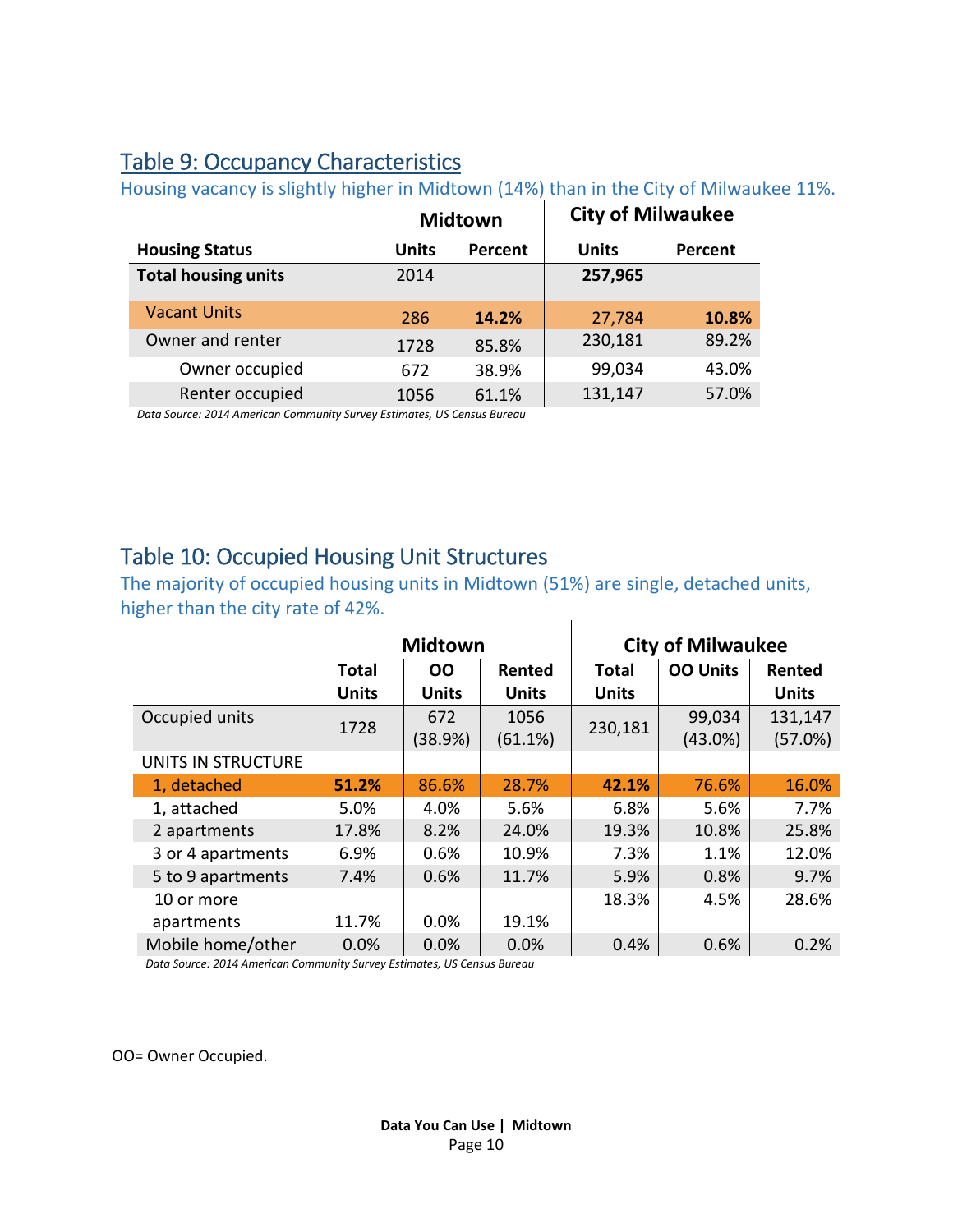#### <span id="page-10-0"></span>Table 11: Occupant Bedrooms

The largest percentage of houses in Midtown (37%) have three bedrooms, compared to the largest percentage in the City of Milwaukee which have two bedrooms (36%).

|                          |       | <b>Midtown</b> | <b>City of Milwaukee</b> |         |  |
|--------------------------|-------|----------------|--------------------------|---------|--|
| <b>Occupant Bedrooms</b> | Count | Percent        | Count                    | Percent |  |
| Total:                   | 2014  |                | 257,965                  |         |  |
| No bedroom               | 23    | 1.1%           | 7,930                    | 3.1%    |  |
| 1 bedroom                | 423   | 21.0%          | 42,557                   | 16.5%   |  |
| 2 bedrooms               | 482   | 23.9%          | 92,693                   | 35.9%   |  |
| 3 bedrooms               | 747   | 37.1%          | 85,613                   | 33.2%   |  |
| 4 bedrooms               | 273   | 13.6%          | 22,826                   | 8.8%    |  |
| 5 or more bedrooms       | 66    | 3.3%           | 6,346                    | 2.5%    |  |

*Data Source: 2014 American Community Survey Estimates, US Census Bureau*

### <span id="page-10-1"></span>Table 12: Year Housing Units Built

Nearly half (45%) of the units in Midtown were built in 1939 or earlier, compared to 37% citywide.  $\overline{1}$ 

|                             |                              | <b>Midtown</b>            |                        |                              | <b>City of Milwaukee</b>  |                        |
|-----------------------------|------------------------------|---------------------------|------------------------|------------------------------|---------------------------|------------------------|
|                             | <b>Total</b><br><b>Units</b> | <b>OO</b><br><b>Units</b> | Rented<br><b>Units</b> | <b>Total</b><br><b>Units</b> | <b>OO</b><br><b>Units</b> | Rented<br><b>Units</b> |
| Occupied housing<br>units   | 1,728                        | 672                       | 1,056                  | 230,181                      | 99,034                    | 131,147                |
| <b>Year Structure Built</b> |                              |                           |                        |                              |                           |                        |
| 2010 to later               | 0.0%                         | 0.0%                      | 0.0%                   | 0.4%                         | 0.2%                      | 0.6%                   |
| 2000 to 2009                | 15.3%                        | 11.3%                     | 17.9%                  | 3.5%                         | 3.6%                      | 3.5%                   |
| 1980 to 1999                | 13.4%                        | 19.9%                     | 9.2%                   | 7.1%                         | 4.4%                      | 9.1%                   |
| 1960 to 1979                | 15.8%                        | 20.4%                     | 12.8%                  | 19.7%                        | 16.6%                     | 22.0%                  |
| 1940 to 1959                | 10.8%                        | 2.8%                      | 15.8%                  | 32.3%                        | 40.0%                     | 26.5%                  |
| 1939 or earlier             | 44.8%                        | 45.6%                     | 44.3%                  | 37.0%                        | 35.2%                     | 38.3%                  |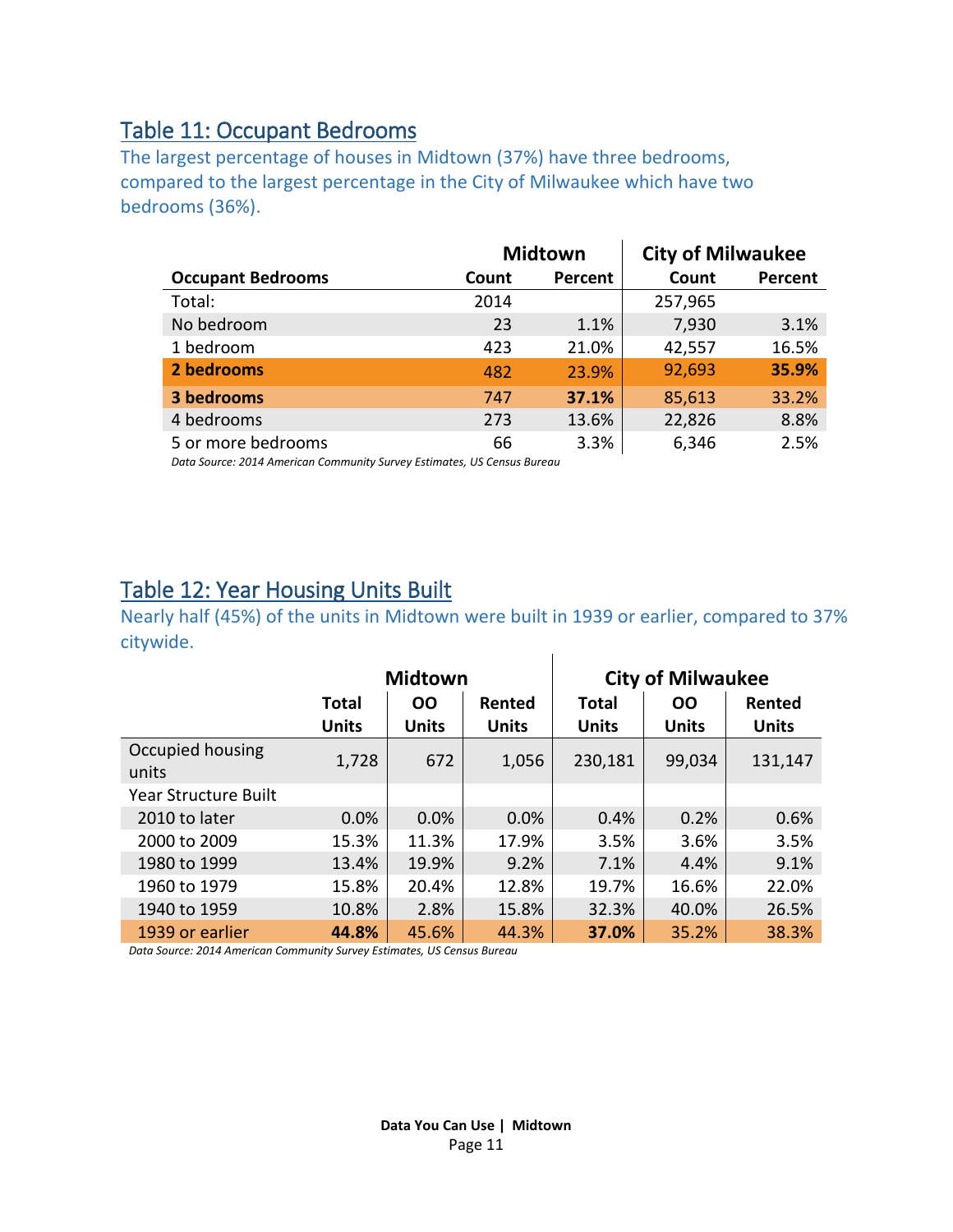# <span id="page-11-0"></span>Table 13: Rent Paid by Renters

In both Midtown and the City, the most common monthly rental rate is \$800-\$899.

|                    | <b>Midtown</b> |         | <b>City of Milwaukee</b> |         |
|--------------------|----------------|---------|--------------------------|---------|
| <b>Rent Paid</b>   | <b>Units</b>   | Percent | <b>Units</b>             | Percent |
| Total              | 1,056          |         | 131,147                  | 100.0%  |
| With cash rent:    | 1,033          | 97.8%   | 128,661                  | 98.1%   |
| Less than \$100    | 18             | 1.7%    | 546                      | 0.4%    |
| \$100 to \$149     | $\overline{0}$ | 0.0%    | 404                      | 0.3%    |
| \$150 to \$199     | 38             | 3.6%    | 742                      | 0.6%    |
| \$200 to \$249     | 85             | 8.0%    | 2,951                    | 2.3%    |
| \$250 to \$299     | 47             | 4.5%    | 1,519                    | 1.2%    |
| \$300 to \$349     | 60             | 5.7%    | 1,740                    | 1.3%    |
| \$350 to \$399     | 68             | 6.4%    | 2,018                    | 1.5%    |
| \$400 to \$449     | 60             | 5.7%    | 2,038                    | 1.6%    |
| \$450 to \$499     | 59             | 5.6%    | 2,934                    | 2.2%    |
| \$500 to \$549     | 50             | 4.7%    | 5,250                    | 4.0%    |
| \$550 to \$599     | 10             | 0.9%    | 6,869                    | 5.2%    |
| \$600 to \$649     | 78             | 7.4%    | 7,848                    | 6.0%    |
| \$650 to \$699     | 82             | 7.8%    | 10,403                   | 7.9%    |
| \$700 to \$749     | 86             | 8.1%    | 11,619                   | 8.9%    |
| \$750 to \$799     | 26             | 2.5%    | 10,931                   | 8.3%    |
| \$800 to \$899     | 95             | 9.0%    | 19,448                   | 14.8%   |
| \$900 to \$999     | 82             | 7.8%    | 12,896                   | 9.8%    |
| \$1,000 to \$1,249 | 55             | 5.2%    | 17,361                   | 13.2%   |
| \$1,250 to \$1,499 | 13             | 1.2%    | 6,448                    | 4.9%    |
| \$1,500 to \$1,999 | 21             | 2.0%    | 3,321                    | 2.5%    |
| \$2,000 or more    | $\mathbf 0$    | 0.0%    | 1,375                    | 1.0%    |
| No cash rent       | 23             | 2.2%    | 2,486                    | 1.9%    |